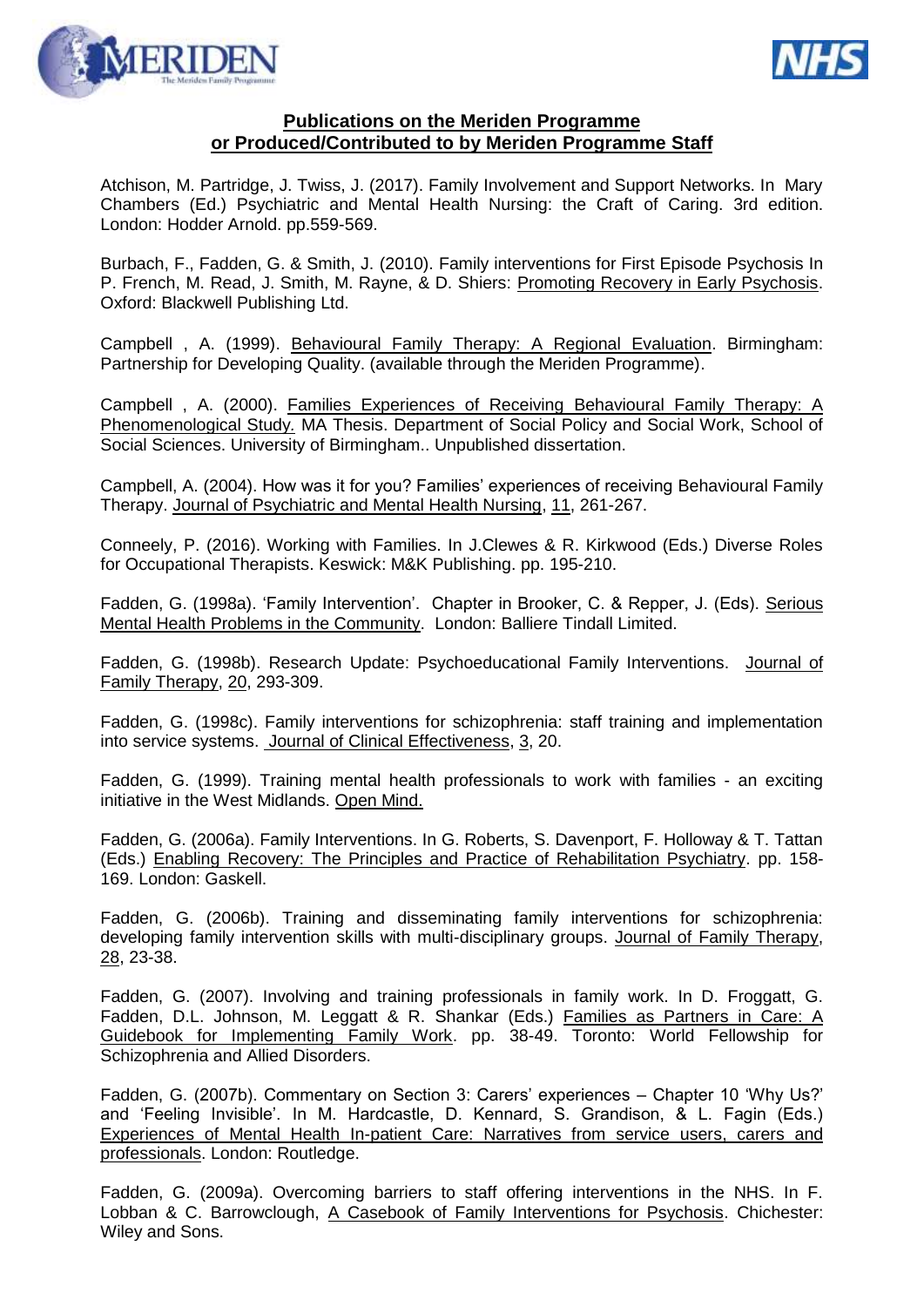Fadden, G. (2009b). Family Interventions and Schizophrenia. In H. Beinart, P. Kennedy, & S. Llewelyn (Eds.). Clinical Psychology in Practice. Oxford: Blackwell Publishing.

Fadden, G. (2014). Involving the Family in Early Interventions. In P. Byrne & A. Rosen (Eds.) Early Intervention in Psychiatry, EI of nearly everything for better mental health. Chichester: John Wiley & Sons Ltd.

Fadden, G. (2015). Involucrando a la familia en la atencion de los adolescentes en riesgo de psicosis. Psicopatologia Y Salud Mental, 25, 55-65.

Fadden, G. (2015).Family Interventions. In F.Holloway, H.Killaspey, S.Kalidindi & G.Roberts. Enabling Recovery: The Principles and Practice of Rehabilitation Psychiatry. 2<sup>nd</sup> Edition. London: Gaskell.

Fadden, G. & Birchwood, M. (2002). British models for expanding family psychoeducation in routine practice. In H.P. Lefley & D.L. Johnson (Eds.) Family Interventions in Mental Illness: International Perspectives. Praeger: Westport,CT.

Fadden, G., Birchwood, M., Jackson, C. & Barton, K. (2004). Psychological therapies: implementation in early intervention services. In P. D. McGorry & J.F.M.Gleeson (Eds.) Psychological Interventions in Early Psychosis: A Practical Treatment Handbook Chichester: John Wiley & Sons Ltd.

Fadden, G. & Heelis, R. (2011). The Meriden West Midlands Family Programme: Lessons learned over ten years. Journal of Mental Health, 20, 79-88.

Fadden, G., Heelis, B., & Bisnauth, R. (2010). Training mental health care professionals in behavioural family therapy: an audit of trainers' experiences in the West Midlands. The Journal of Mental Health, Training, Education and Practice, 5(2), 27-35.

Fadden, G, Heelis, R. & Palmer, M. (2010). Peace and Reconciliation in Ireland: A Cross Border Approach to Meeting Carers Needs. Journal of Aggression, Conflict and Peace Research, 2(2), 16-22.

Fadden, G., James, C. & Pinfold, V. (2012). Caring for Yourself – Self-Help for Family and Friends Supporting people with Mental Health Problems. Rethink Mental Illness and Meriden Family Programme. Birmingham: White Halo Design.

Fadden, G., Shooter, M. & Holsgrove, G. (2005). Involving carers and service users in the training of psychiatrists. Psychiatric Bulletin, 29, 270-274.

Fadden, G. & Smith, J. (2009). Family work in early psychosis. In F. Lobban & C. Barrowclough, A Casebook of Family Interventions for Psychosis. Chichester: Wiley and Sons.

Falloon, I.R.H., Fadden, G., Mueser, K., Gingerich, S., Rappaport, S., McGill, C., Graham-Hole, V. & Gair, F. (2004). Family Work Manual. Birmingham: Meriden Family Programme.

Froggatt, D., Fadden, G., Johnson, D.L., Leggatt, M. & Shankar, R. (Eds.) (2007). Families as Partners in Care: A Guidebook for Implementing Family Work. Toronto: World Fellowship for Schizophrenia and Allied Disorders.

Gillam, T., Crofts, M., Fadden, G & Corbett, K. (2003). The Interfaces Project: Exploring the links between mental health services for children, adults and families. Published on National Institute for Mental Health website: [http://www.nimhe.org.uk/downloads/camhs](http://www.nimhe.org.uk/downloads/camhs-amhs%20kc%20jan%202004.doc)[amhs%20kc%20jan%202004.doc.](http://www.nimhe.org.uk/downloads/camhs-amhs%20kc%20jan%202004.doc)

James, C., Cushway, D. & Fadden, G. (2006). What works in engagement of families in behavioural family therapy? A positive model for the therapist perspective. Journal of Mental Health, 28, 23-38.